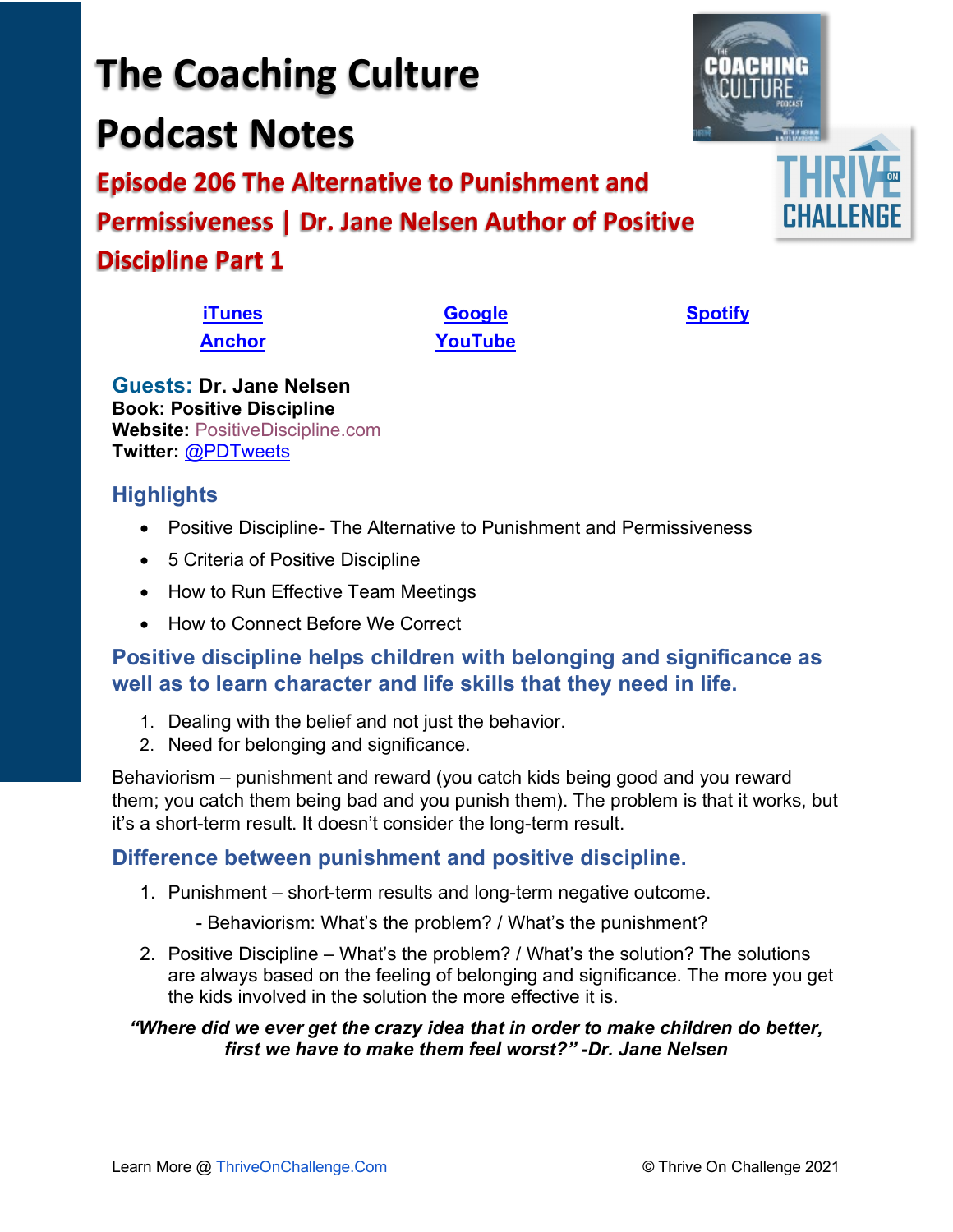

## **Belonging and Significance**

We are constantly searching for significance and belonging. Blaming and shaming goes against significance and belonging. People make the mistake thinking that permissiveness gives kids belonging and significance.

- 1. Belonging comes from love/joy and connection. We can give that to children.
- 2. Significance comes from feeling capable, contributing, and feeling responsible.

#### **Family/Class Meetings**

- 1. Start by giving each other compliment.
- 2. Put problems on the agenda and focus on solutions that meet the three criteria (respectful, related, reasonable, and helpful – 3R&H).
- 3. Brainstorm with kids what all the solutions could be and eliminate those that don't meet the 3R&H. Then choose the one that best work for the group.

### **Five Criteria of Positive Discipline (extracted from the website Positive Discipline - [https://www.positivediscipline.com\)](https://www.positivediscipline.com/)**

- 1. Helps children feel a sense of connection. (Belonging and significance)
- 2. Is mutually respectful and encouraging. (Kind and firm at the same time.)
- 3. Is effective long-term. (Considers what the child is thinking, feeling, learning, and deciding about himself and his world – and what to do in the future to survive or to thrive.)
- 4. Teaches important social and life skills. (Respect, concern for others, problem solving, and cooperation as well as the skills to contribute to the home, school, or larger community.)
- 5. Invites children to discover how capable they are. (Encourages the constructive use of personal power and autonomy.)

#### **Connection Before Correction**

- 1. Validate the child's/athlete's feeling. You are letting them know that you care.
- 2. After the validation, the kid/athlete is ready to receive correction.
- 3. Instead of focusing on a punishment to make the kids pay, focus on solutions so they can learn from what they have done.